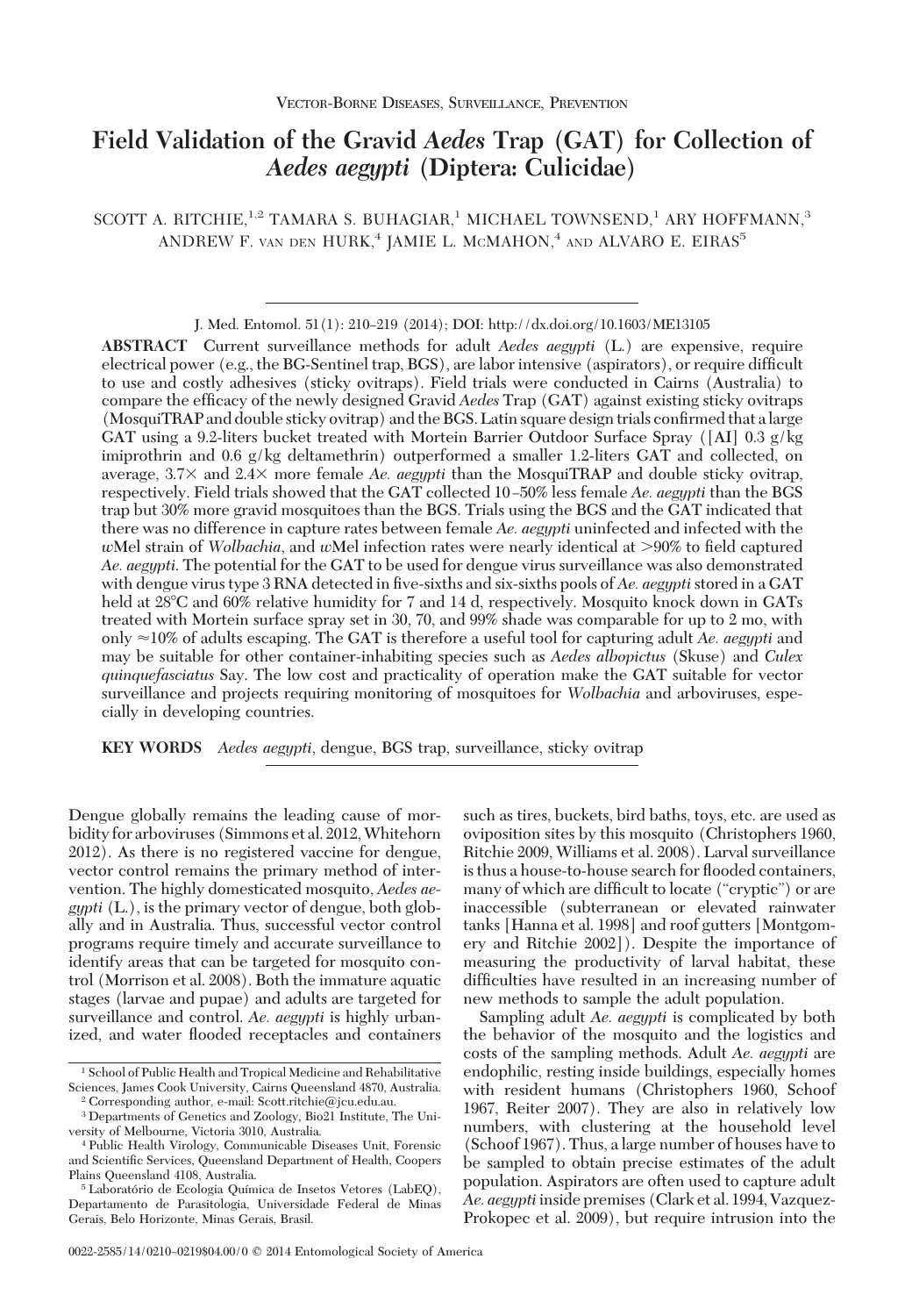

Fig. 1. MosquiTRAP, double sticky ovitrap, small Gravid Aedes Trap (GAT) and standard large GAT used in the field trials. A 33 cm ruler is provided for scale. The large GAT is the standard used in most field trials.

household and are labor intensive. Ovitraps filled with water or plant infusions have been popular owing to their simplicity and low cost (Fay and Eliason 1966, Reiter et al. 1991). However, the eggs must be hatched and reared, and adult female counts can only be estimated from egg numbers. Sticky ovitraps (SOs) that use adhesives to capture gravid females are relatively new (Ritchie et al. 2003, Fávaro et al. 2006, Eiras and Resende 2009, Chadee and Ritchie 2010a) and have the benefit of collecting gravid females that can be readily identified for monitoring dengue vector abundance in real-time (De melo et al. 2012), tested for viruses (Ritchie et al. 2004, Vilela et al. 2010), or bacterial infections used to reduce vector competence such as *Wolbachia* (Hoffmann et al. 2011).

Several traps that use contrasting dark shade or color (typically black and white) to attract and capture adult *Ae. aegypti* have been developed. Of these, the recently developed Biogents Sentinel trap (BGS) appears to be the most successful (Krockel et al. 2006, Maciel-de-Frietas et al. 2006, Williams et al. 2007a). The BGS trap consists of a white cylindrical laundry hamper with a black plastic inlet on the top. Mosquitoes attracted to the black inlet tube are sucked by a fan into a catch bag inside the hamper. As the BGS trap captures adult mosquitoes searching for a dark area in which to rest, it collects the full range of female physiological types as well as males. However, the BGS trap is relatively expensive and requires power (electrical outlet or battery), which may not be appropriate or even available in many dengue endemic areas. It is also effective for sampling other important species, especially *Aedes albopictus* (Skuse) (Farajollahi et al. 2009).

The new Gravid *Aedes* Trap (GAT) was developed as an inexpensive method to collect gravid*Aedes* without the use of adhesives or electrically powered fans and lights (Eiras et al. 2014). We exploited the attraction of confined insects to light to capture *Ae. aegypti.* This "ßy to the light" strategy of capturing insects is commonly used in fly traps (Thomas et al. 2001, Díaz-Fleischer et al. 2009) and recently in a passive box trap for the collection of a wide range of mosquitoes for arbovirus surveillance (Ritchie et al. 2013a). Several prototypes of the GAT were tested in semifield conditions (A.E. et al., unpublished data), and we tested the most successful models in the field.

In the current article, we report on field studies comparing *Ae. aegypti* capture rates using the GAT with those from two commonly used sticky ovitraps the double sticky ovitrap (DSO) used in Australia and Trinidad (Azil et al. 2011, Chadee and Ritchie 2010a) and the MosquiTRAP used in Brazil (Eiras and Resende 2009)—and the BG-Sentinel trap (BGS; Krockel et al. 2006). We also tested GAT traps as a potential tool for *Wolbachia* surveillance, given that releases of *Wolbachia*-infected mosquitoes require intense surveillance to monitor invasion and spread of the bacteria (Hoffmann et al. 2011).

## **Materials and Methods**

**Gravid** *Aedes* **Traps (GAT).** The GAT consisted of 1) the base: a black matte bucket; 2) a translucent chamber: a translucent plastic container, inverted and snugly inserted into the base; 3) black nylon mesh: nylon mesh (1 mm) placed between the translucent chamber and base; and 4) black funnel (entrance): a black funnel inserted into the top of the translucent chamber (Eiras et al., unpublished data). A small GAT (GAT-Sm) and a larger standard version of the GAT (standard GAT) were tested (Fig. 1). The GAT-Sm featured a 1.2-liters black bucket base containing 0.6 liters of an alfalfa infusion oviposition attractant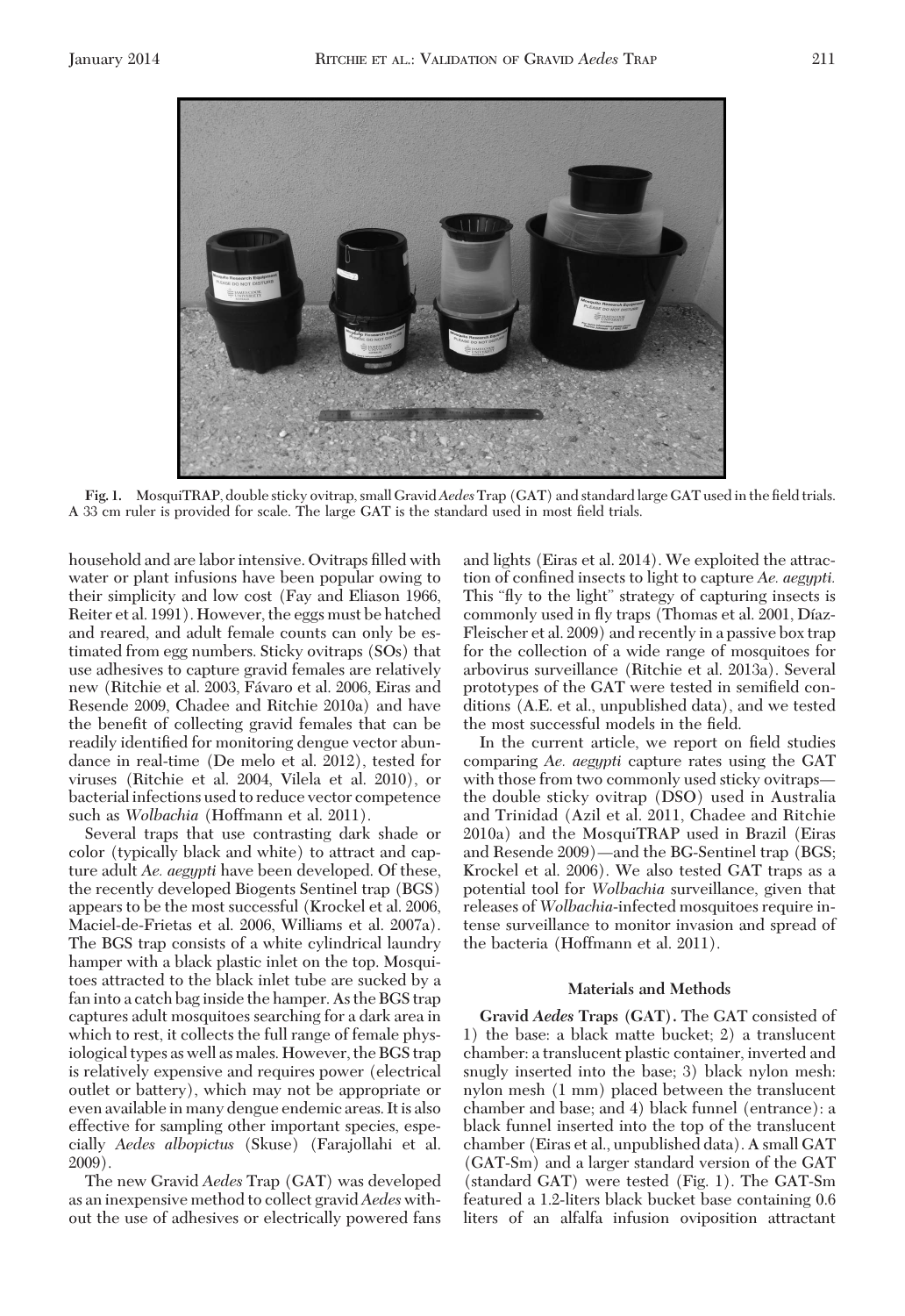Trial objective; date Treatments 1. Determine best screen for trap head; 14Ð28 Nov. 2012. Single layer insecticide treated screen Double layer untreated screen  $5.7 \pm 6.1a$ <br>
GAT small<br>  $6.4 \pm 6.6a$ <br>  $6.4 \pm 6.6a$ <br>  $6.5.4 \pm 6.6a$ 2. Compare small and large GAT to existing sticky ovitraps to determine best GAT design; 5-26 Dec. 2012 MosquiTRAP Double sticky ovitrap GAT standard<br>  $1.33 + 0.98a$   $2.95 + 1.66ab$   $5.00 + 3.86b$  $1.17 \pm 2.62a$ 3. Compare standard GAT, GAT short neck, DSO and MT; 2-26 Jan. 2013 MosquiTRAP Double sticky ovitrap  $GAT$  short neck  $GAT$  standard  $0.92 + 1.16a$   $2.17 + 2.92ab$   $1.00 + 0.95a$   $3.42 + 2.84b$  $2.17 \pm 2.92ab$   $1.00 \pm 0.95a$ <br>GAT short neck GAT standard 4. Compare standard GAT, GAT short neck and DSO; 30 Jan.-12 Feb. 2013 Double sticky ovitrap  $2.41 \pm 2.23$ a  $4.00 \pm 5.13a$   $7.75 \pm 7.12b$ 

**Table 1. Mean (**-**CI) female** *Ae. aegypti* **collected in ovitraps used in field trials of the Gravid** *Aedes* **Trap (GAT) at Cairns, Australia**

All trials were conducted at the same 12 houses, with treatments rotated among houses weekly; see text for details. Mean  $(\pm C I)$  in same row followed by different letters are significantly different ( $P < 0.05$ ) by paired *t*-test (Trial 1) or Tukey's HSD (Trials 2–4) if analysis of variance detected significant treatment effects;  $n = 12$  for each trial.

(Ritchie 2001), with a translucent chamber (12-cmdiameter base by 10-cm-diameter top and 14.5-cmhigh translucent top) into which a black matte funnel (11.5-cm-diameter base by 13 cm in diameter and 14 cm in height) was inserted. The standard GAT had a 10-liters black bucket base (20-cm-diameter base by 25-cm-inner diameter top and 24 cm high) containing 3 liters of alfalfa infusion, with a 5.1-liter translucent plastic top (height 18 cm and top and bottom diameter of 18 and 22 cm, respectively). The translucent top had an 11.5-cm-diameter opening at the top into which a black matte funnel (11.5-cm-diameter base by 13 cm in diameter and 14 cm high) was inserted, with 7 cm exposed above the top of the translucent chamber. The total height of the GAT was 37 cm. A short entry funnel (short neck) version of the standard GAT also was used to potentially enhance mosquito entry into the GAT. The entry funnel was shortened from 14 to 7 cm, with only 2 cm extending below the entry into the pesticide-treated top.

A killing agent (e.g., surface spray insecticide [Mortein Barrier Outdoor Surface Spray containing 0.3 g/kg imiprothrin and 0.6 g/kg deltamethrin (AI), Reckitt Bensckiser Pty. Ltd., West Ryde, New South Wales, Australia]) was applied to the inner wall of the translucent chamber at least 24 h before testing to kill mosquitoes entering the trap and was reapplied every second week. Infusions were produced by adding two and eight alfalfa pellets (0.5 g) to the 0.6 liters and 3.5 liters of water held in the GAT-Sm and GAT, respectively, and were changed every second week.

**Optimizing Screens Used in the GAT.** We compared mosquito captures using a double and single layer of 1 cm fiberglass black screen to prevent captured mosquitoes from falling into the infusion. The single layer screen had been sprayed with Mortein Barrier Outdoor Surface Spray, while the double layer was untreated. Both traps were set at 12 houses for 1 wk, then treatments changed to control for location affects. A paired *t*-test was used to compare mean [ $\text{Log}_{(x + 1)}$ ] captures of female *Ae. aegypti.* 

**Comparison of the GAT to Sticky Ovitraps.** A series of trials were conducted at 12 houses in Cairns, Australia, to determine the most effective version of the GAT and to compare it to the MosquiTRAP (MT) and double sticky ovitrap (DSO), two commonly used

sticky ovitraps (Table 1). The MosquiTRAP (MT; Ecovec S.A., Belo Horizonte, Brazil) is comparable in size with the GAT-Sm and is commonly used in Brazil to measure populations of adult *Ae. aegypti* (Eiras and Resende 2009). The DSO (Chadee and Ritchie 2010a) is similar in size and is currently used by the Queensland Health (QH) vector control staff to monitor *Ae. aegypti* in Cairns. Both SOs were baited with alfalfabased infusion (two pellets per trap) that was changed every 2 wk. Traps were set in covered areas protected from rain, such as in carports, under eaves, and under elevated houses. Trials were conducted in the Cairns suburbs of Parramatta Park and North Cairns that feature high-set Queenslander style houses (Ritchie et al. 2011) that are elevated on poles and typically have unscreened windows, allowing mosquito access. Both suburbs have high populations of *Ae. aegypti* and a history of dengue transmission (Vazquez Prokopec et al. 2010).

The experimental design used was a case 2 replicated Latin square design (https://onlinecourses. science.psu.edu/stat503/node/22). In each trial, three or four trap types were set, one per house, and treatments rotated weekly among houses so that each location received each treatment once. In a three-treatment LS trial, we used a 3 by 3 replicated four times (four blocks). The replication is blocks of houses, the factors are houses with three levels, and weeks with three levels, as well as treatments with three levels. Counts (captured female *Ae. aegypti*) were  $Log_{10(x + 1)}$ transformed. An analysis of variance (ANOVA) was used to compare treatment, time, and house (within blocks) effects using SPSS Statistics version 21. A Tukey's honestly significant difference (HSD) test was used to compare treatment means for trials where treatment effects were significant by ANOVA. Female*Ae. aegypti* were dissected to determine if they were gravid or bloodfed. Here and throughout, means (and associated standard deviations, SD) are presented in the text and figures as arithmetic means calculated from untransformed data rather than backtransformed geometric means calculated from the  $Log<sub>10(x + 1)</sub> data.$ 

**Comparison of the GAT to BGS Traps.** *Paired Trapping.* Paired standard GAT and BGS traps were set in protected areas at 12 premises and run in parallel for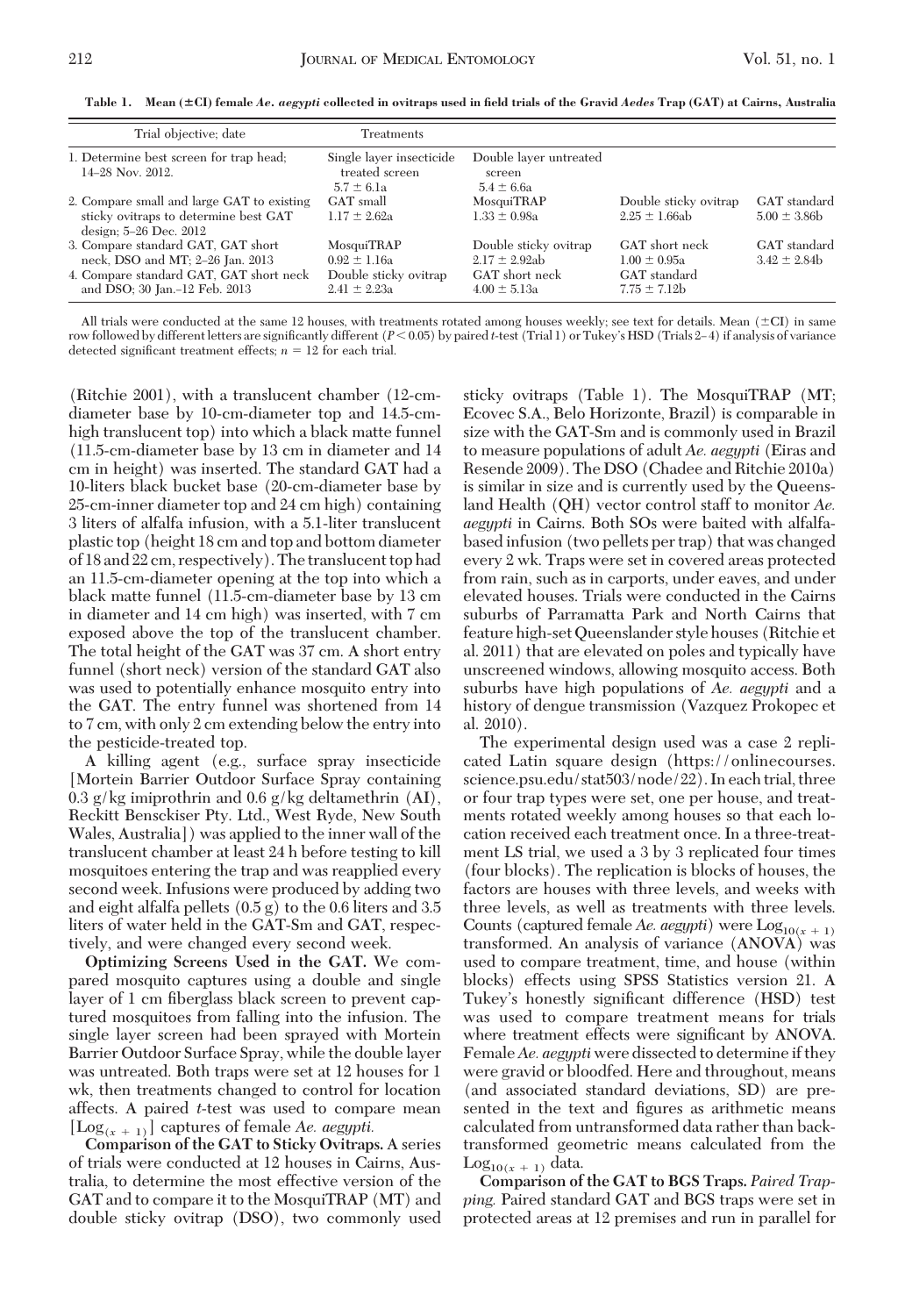5 wk for a total of 60 replicates. From this point on, GATs refer to large standard GATs that use the 10-liter bucket. Traps were located at least 3 m apart and were not directly visible from each location to minimize visual interference between the traps. The mean number of female *Ae. aegypti* (total and gravid) captured each week was compared using a paired *t*-test on  $Log_{(x+1)}$  transformed data. Females were not dissected.

We also conducted a similar trial at the same premises but treatments were changed weekly, with only a single trap or house to eliminate trap interference. This was conducted over a 4-wk-period for a total of 24 replicates. Again, a paired *t*-test was used to compare female *Ae. aegypti* captures using  $(Log_{(x + 1)})$ transformed data. Female *Ae. aegypti* were dissected to determine if they were gravid or bloodfed.

**Reliability of the GAT to Monitor** *Wolbachia* **In**fection. *Semifield Cage Trial*. We conducted semifield and field trials to measure the reliability of the GAT for *Wolbachia* surveillance. In the semifield trial, we set a GAT and a BGS trap 3 m apart within the simulated yard in a semifield cage (Ritchie et al. 2011). Single cohorts of 30 gravid *Ae. aegypti* uninfected and infected with *w*Mel strain of *Wolbachia* were released into the cage at 1200 hours. Trap collections were made after 24 h, and the mosquitoes were processed for *w*Mel infection by polymerase chain reaction (PCR; Lee et al. 2012). The releases were replicated 10 times. The mean number of total mosquitoes recaptured by each trap, as well as the proportion (arcsine transformed) infected by *Wolbachia,* was compared by paired *t*-test to see if there were any bias in the collection of *w*Mel-infected mosquitoes between GAT and BGS traps.

*Paired Field Trappings.* Field trials were conducted in Gordonvale, Queensland, where releases of *w*Melinfected *Ae. aegypti* were conducted in 2011 (Hoffmann et al. 2011). Current surveillance using BGS traps indicated that infection rates in female *Ae. aegypti* were 90-100%. Single paired GAT and BGS traps were set at 12 premises and monitored weekly for 8 wk, and all *Ae. aegypti* captured were processed for *w*Mel by PCR (Hoffmann et al. 2011). We compared the mean number of female *Ae. aegypti* captured and the proportion (arcsine transformed) infected with *w*Mel using a paired *t*-test.

**Detection of DENVs in Mosquitoes Held Within the GAT.** Laboratory-based experiments were undertaken to examine whether DENVs could potentially be detected in pools of mosquitoes from weekly or fortnightly GAT collections. *Ae. aegypti* were exposed to an infectious bloodmeal containing 106 tissue culture infectious  $\frac{\text{dose}_{50}}{\text{ml}}$  of the Cairns 2008-2009 dengue virus type 3 (DENV-3) strain. Mosquitoes were maintained at 28°C, 75% relative humidity (RH) and a photoperiod of 12:12 (L:D) h and were offered 10% sucrose as a nutrient source. After 14 d, mosquitoes were killed with  $CO_2$  and frozen at  $-80^{\circ}$ C.

To ensure mosquitoes used in the trial were infected, the head from each mosquito was removed and placed in a 2-ml vial containing 1 ml of growth media (Gibco BRL, Invitrogen, CA) supplemented with 3% fetal bovine serum, antibiotics and antimycotics, and a 5-mm stainless steel ball. The heads were homogenized in a QIAGEN TissueLyser (Qiagen, Hilden, Germany) and centrifuged at  $5,870 \times g$  for 1 min to remove the chitinous debris. RNA was extracted from  $200 \mu l$  of the supernatant using the Bio Robot Universal System (Qiagen) and the QIAamp Virus Bio-Robot MDx Kit (Qiagen, Clifton Hill, Australia), according to the manufacturer's instructions. DENV-3 RNA was detected using a real time TaqMan reverse transcriptase (RT)-PCR (Warrilow et al. 2002). A positive result indicating DENV-3 RNA detection corresponded to any threshold cycle number  $(C_t)$  value  $\leq 40$ .

Large GAT traps were assembled and the infusion prepared as described above. Three GATs were placed in an environmental growth cabinet (Sanyo Electric, Gunma, Japan) set at  $28^{\circ}$ C, 60% RH, and a photoperiod of 12:12 (L:D) h. Twenty-four hours later, the surface area of each mesh was divided into four quadrants and an infected mosquito body was placed with nine uninfected *Ae. aegypti* on the black nylon mesh within each of the quadrants to provide 12 replicate pools of 10 mosquitoes. Six mosquito pools were removed on 7 and 14 d, examined microscopically for fungal growth before being placed in 2-ml vials, and processed using the TaqMan RT-PCR as described above.

**Longevity of Surface Spray Treated GAT.** We estimated the impact of field exposure time and shade on GAT performance for three shade regimes. Individual GATs treated with Mortein Barrier Outdoor Surface Spray were left for up to 8 wk under 33, 70, and 99% shade  $(n = 6)$ . The shade was created by placing a large plastic awning (33% shade) combined with shade cloth awnings to create 33, 70, and 99% shade areas that were protected from rainfall. The capacity for the pesticide-treated GAT translucent chamber to kill *Ae. aegypti* was evaluated at 24 h and then weekly for 8 wk for each shade treatment. An untreated (control) GAT also was included in the evaluation. Mosquitoes used in the assays were 3- to 6-d-old female*Ae. aegypti* from a Cairns colony (F2–4) that was susceptible to synthetic pyrethroids.

*Escape Behavior.* The treated translucent chamber of the GATs were placed on a clean bench top with a 30- by 30- by 30-cm mosquito cage (BugDorm-1, Mega View Science Co. Ltd., Taiwan) on top of the black entry funnel of the GAT to capture escaping mosquitoes. A cohort of 10 female *Ae. aegypti* was released into the translucent chamber of the GAT as follows: cohorts of females were kept brießy in small plastic containers and then released at the bottom of the translucent chamber using a laminated piece of paper with a cut out hole that fitted the small cup enclosing the bottom of the chamber and preventing the downward escape of mosquitoes.

Mosquito mortality and the number escaped were observed at 5-min intervals up until 30 min. Percent mortality of mosquitoes remaining in the trap as well as escaped mosquitoes were calculated at the end of the 30-min trial for a total of six replicates. Proportional data were arcsine transformed and compared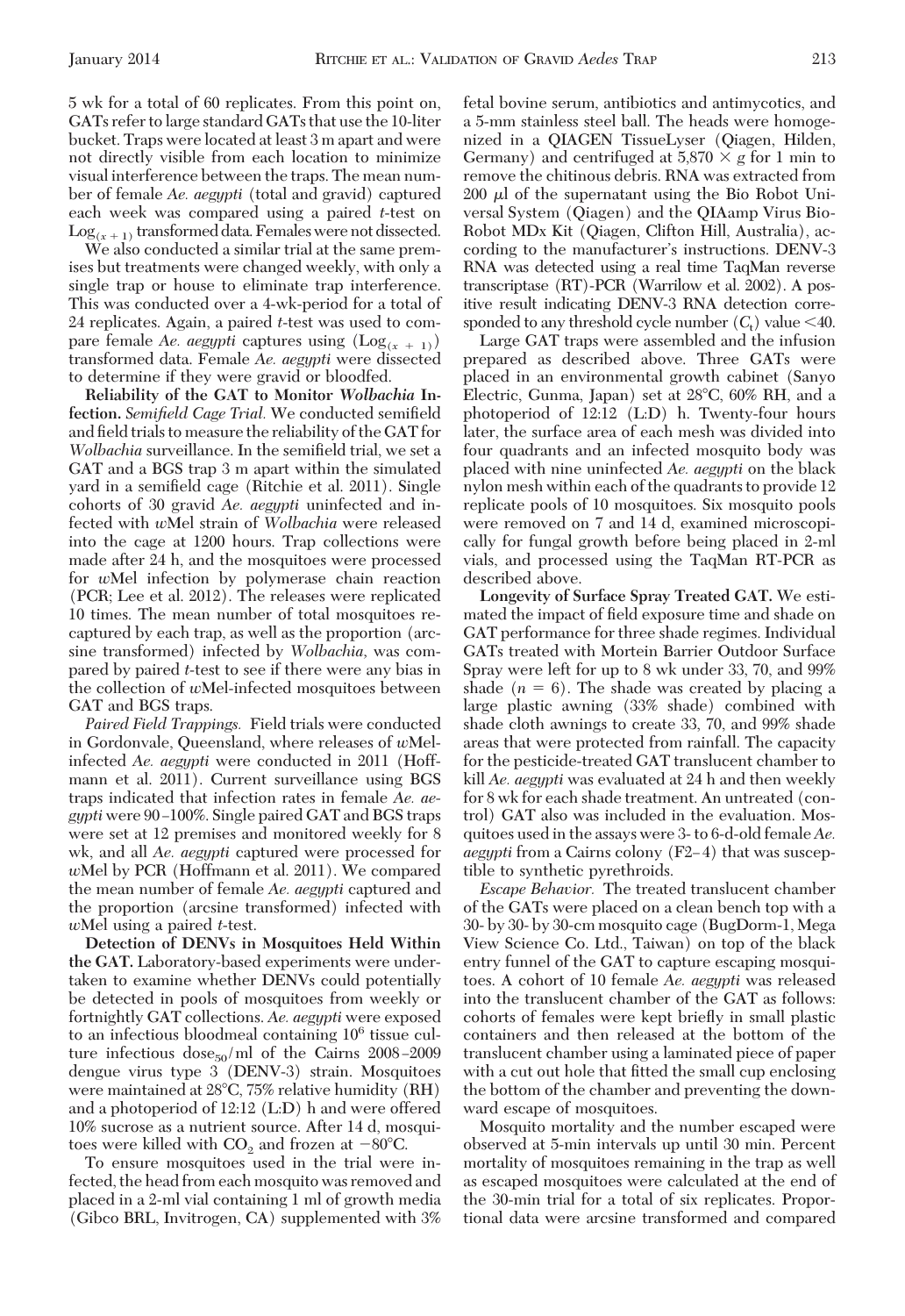multiple comparisons test.

using a two-way ANOVA, with post hoc comparisons between treatment groups performed using a Tukey's

### **Results**

**Optimizing Screens Used in the GAT.** Large GATs using pesticide-treated screen and double untreated screens captured a mean (±SD) of 5.7  $\pm$  6.1 and 5.4  $\pm$ 6.6 female *Ae. aegypti*, at a nonsignificant difference  $(P = 0.901)$ . One GAT captured 40 male and 26 female *Cx. quinquefasciatus*in a week, although the catch was usually much smaller. Further trials used insecticidetreated single layer screens in GATs.

**Comparison of the GAT to Sticky Ovitraps.** Three replicated Latin square trials were conducted (Trials 2–4, Table 1). Trials 2–3 compared two GAT designs to DSO and MTs using three replicated 4 by 4 LS. In both trials, ANOVA of the nested design detected significant house (within block) and treatment effects but not block and time effects. In trial 2, trap ( $df = 3$ ,  $30; F = 12.135; P \leq 0.0001$  and house (df = 9, 30; *F* = 5.082;  $P < 0.0001$ ) effects were highly significant. Similar findings were made for trial 3, where trap ( $df = 3$ , 30;  $F = 6.106$ ;  $P = 0.002$ ) and house (df = 9, 30;  $F =$ 3.414;  $P = 0.005$ ) were highly significant. In trial 4 consisting of a four replicated 3 by 3 LS, again significant trap  $(df = 2, 20; F = 10.375; P = 0.001)$  and house  $(df = 2, 20; F = 2.626; P = 0.039)$  effects were found, with no significant effects for block and time. Because trap type, controlling for time and house, was significant over all trials, a Tukey's HSD was used to compare trap means.

In trials 2 and 3, the standard GAT captured significantly more  $(P < 0.05)$  female *Ae. aegypti* than the small GAT and the MT (Table 1). Based on these results, the GAT-Sm was excluded from further field testing and all GATs in further trials were large GATs. The standard GAT also captured significantly more female *Ae. aegypti* than the DSO in trial 4 (Table 1). Captures were significantly lower in the short neck version of the GAT than for the GAT in trial 3 and 4 (Table 1).

**Pooled Results (L. Sq**  $1 + 2 + 3$ **): GAT vs. DSO.** In total, 194 female *Ae. aegypti* were collected by the GAT in the three Latin square trials, 173 of which were gravid (89.2%). The GAT and the DSO captured a mean  $(\pm \text{CI})$  of 5.4  $\pm$  1.7 and 2.3  $\pm$  0.8 female *Ae*. *aegypti,* respectively (Fig. 2). Other species collected by the GAT included only five gravid *Aedes notoscriptus* (Skuse). The DSO collected 82 female *Ae. aegypti,* of which 81 (98%) were gravid; other species included 1 female *Ae. notoscriptus* and 17 female *Cx. quinquefasciatus.*

# **Comparison of the GAT to BGS Traps**

**Paired Trapping.** The GAT captured somewhat fewer female *Ae. aegypti* than the BGS trap during the 5 wk period (20 February-20 March 2013; Fig. 3). Overall, the mean ( $\pm$ SD) number of female *Ae. aegypti* captured per house per week was significantly



**Fig. 2.** Captures of female *Ae. aegypti* by double sticky ovitraps (DSO) and standard Gravid *Aedes* Trap (GAT); mean (histogram) and 95% CI for 36 collections from field trials  $2-4$  (Table 1).

higher for the BGS (7.58  $\pm$  5.72) than for the GAT  $(6.07 \pm 7.27)$   $(t = 3.21; df = 58; P = 0.003)$ . The percentage of traps positive for female *Ae. aegypti* was 100 and 97% for the BGS and GAT, respectively. The GAT captured a median proportion of 0.67, as many female *Ae. aegypti* as the BGS, although based on total numbers, this rose to 0.81 (364 of 447) because of some persistently high collections in the GATs at two locations.

For trials where BGS and the GAT were exchanged weekly at each house, the mean  $(\pm SD)$  number of female *Ae. aegypti* captured per house per week was significantly higher for the BGS trap ( $5.42 \pm 3.75$ ) than for the GAT  $(3.92 \pm 3.06; t = 2.53; df = 23; P = 0.018)$ for 24 trappings at the 12 premises. The percentage of traps positive for female *Ae. aegypti* was 100 and 96% for the BGS and GAT, respectively. The GAT captured a median proportion of 0.57 female *Ae. aegypti* as the BGS, although based on total numbers, this rose to 0.72 (94 of 130). The percentage of captured females that were gravid was 48.5 and 87.2% for the BGS traps and GATs, respectively, and for bloodfed females was 2.9 and 0%, respectively. Considering only gravid mosquitoes, the mean number captured by the BGS traps (with 48.5% gravid) was only 2.63 per house per week, while the GATs (87.2% gravid) captured a mean of 3.42 gravid females per house per week.



Fig. 3. Mean  $(\pm$ SEM) weekly captures of female *Ae*. *aegypti* from GAT and BGS trap run simultaneously at 12 houses in Cairns. Only captures from first week were significantly different by paired *t*-test.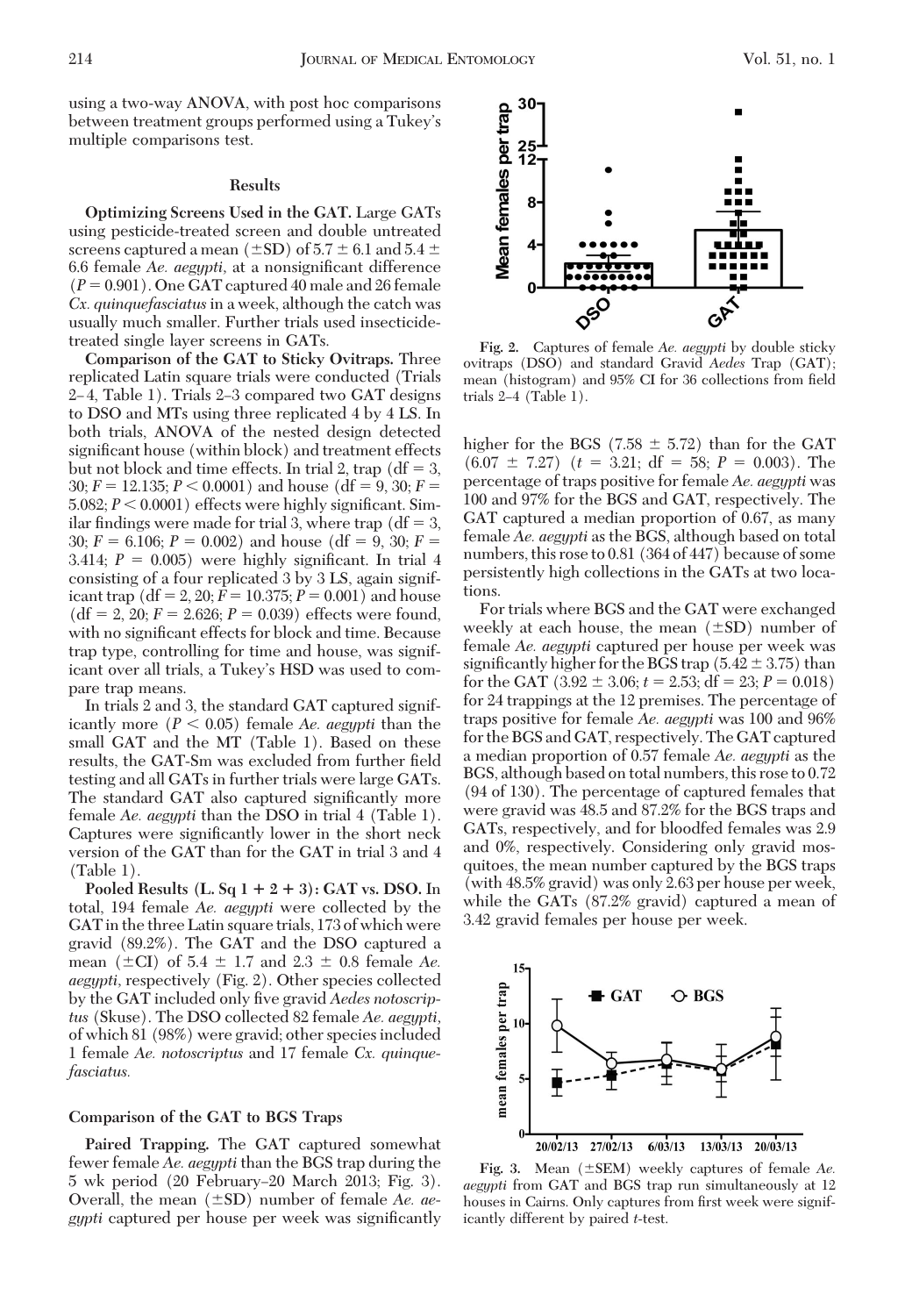# **Reliability of the GAT to Monitor** *Wolbachia* **Infection**

**Semifield Cage.** The BGS and the GAT traps captured a mean of 34.5 and 10.5 gravid *Ae. aegypti,* respectively, of the 60 that were released into the semifield cage (10 replicates). There was no indication of selective trap capture bias for either trap type for wild or *w*Mel-infected mosquitoes, with the mean proportion of *w*Mel-infected mosquitoes captured by BGS traps and GATs nearly identical (0.50 and 0.52, respectively;  $t = 0.430$ ;  $df = 9$ ;  $P = 0.677$  by paired *t*-test).

**Paired Field Trappings.** The GAT captured significantly fewer female *Ae. aegypti* per week than the BGS trap during the 8-wk period. Overall, the mean  $(\pm SD)$  number of female *Ae. aegypti* captured for the BGS trap was  $(3.01 \pm 3.38)$  per house per week) in comparison with a lower number  $(1.53 \pm 2.68)$  for the GAT (paired *t*-test;  $t = 5.28$ ; df = 95;  $P < 0.001$ ). The mean weekly proportion of captured female *Ae. aegypti* that were positive for *w*Mel by PCR was comparable for both trap types (0.96 and 0.93 for the BGS trap and GAT, respectively;  $t = 0.217$ , df = 7;  $P =$ 0.834).

**Detection of DENV-3 RNA in** *Ae. aegypti* **Pools Removed From the GAT.** DENV-3 RNA was detected in five-sixths and six-sixths pools removed from the GATs at 7 and 14 d, respectively. The head of the negative-infected mosquito had a C<sub>t</sub> score of 38.3 compared with a mean  $C_t$  score of 28.1 for the other positive mosquitoes, suggesting that only a small quantity of RNA was originally present in this mosquito. The mean  $\pm$  SD  $C_t$  score was 31.9  $\pm$  0.6 and 31.7  $\pm$  0.7 for the DENV-3 positive pools removed at 7 and 14 d, respectively. Fungal hyphae were observed on only one infected mosquito (at 14 d), although this fungal contamination did not appear to affect detectability, with the pool containing this mosquito having a  $C_t$ score of 30.8.

**Longevity of Surface Spray Treated GAT.** Over a 30-min period and across six replicates, no mosquitoes were knocked down in the untreated (control) GAT (0% mortality), whereas 100% were knocked down within 10 min in the GAT at 24-h posttreatment. Time to maximum knock down increased with GAT exposure, especially for GATs set in low shade (Fig. 4). A significant effect of "shade" on the efficacy of the GAT was observed  $(df = 2, 119; F = 21.00; P < 0.001)$  as well as weeks posttreatment (df = 7, 119;  $F = 7.71$ ;  $P <$ 0.001). The interaction between shade and the number of weeks posttreatment was also significant ( $df =$ 14, 119;  $F = 2.87$ ;  $P = 0.001$ ). All shade treatments were significantly different  $(P < 0.001)$ , with a rapid decrease in knockdown time over time for 30 and 70% shade (Fig. 4).

Despite the increase in maximum knockdown time, the proportion of mosquitoes escaping remained low at  $\approx 0.5-0.10$  (Fig. 5) in our laboratory evaluation. A two-way ANOVA found no significant interaction between the shade treatment group and the number of weeks posttreatment on the proportion of mosquitoes escaping. However, an overall significant difference of



**Fig. 4.** The mean  $(\pm$ SEM) number of minutes required to achieve the maximum knock-down for three shade levels (33, 70, and 99%) of the GAT in a 30 min exposure in the laboratory.

the proportion escaped was observed among treatment groups  $(df = 2, 120; F = 4.96; P = 0.01)$ . In a post hoc analysis using a Tukey's multiple comparisons test, the 90% shade group and the 70% shade group were significantly different  $(P < 0.05)$ , but all other comparisons between treatment groups were not signiÞcant.

## **Discussion**

The standard GAT is a viable, adhesive-free alternative to sticky ovitraps. Our field trials confirmed that the GAT captured significantly more gravid *Ae. aegypti* than two commonly used sticky ovitraps. In Latin square field trials held in Cairns, the GAT collected 3.7× and 2.4× as many female *Ae. aegypti* than the MT and DSO, respectively. Size does matter, with the GAT fitted with a large 10-liters bucket capturing significantly more female *Ae. aegypti* than the smaller GAT with 1.2-liters bucket (Table 1). The GAT was more sensitive than these sticky traps, with GATs capturing female *Ae. aegypti* 90% of the time vs. 71 and 83%, for the MT and DSO in respective trials. The use of a short



**Fig. 5.** Mean  $(\pm$  SEM) proportion of mosquitoes released into the GAT that escaped within a 30 min exposure in the laboratory period for three shade levels.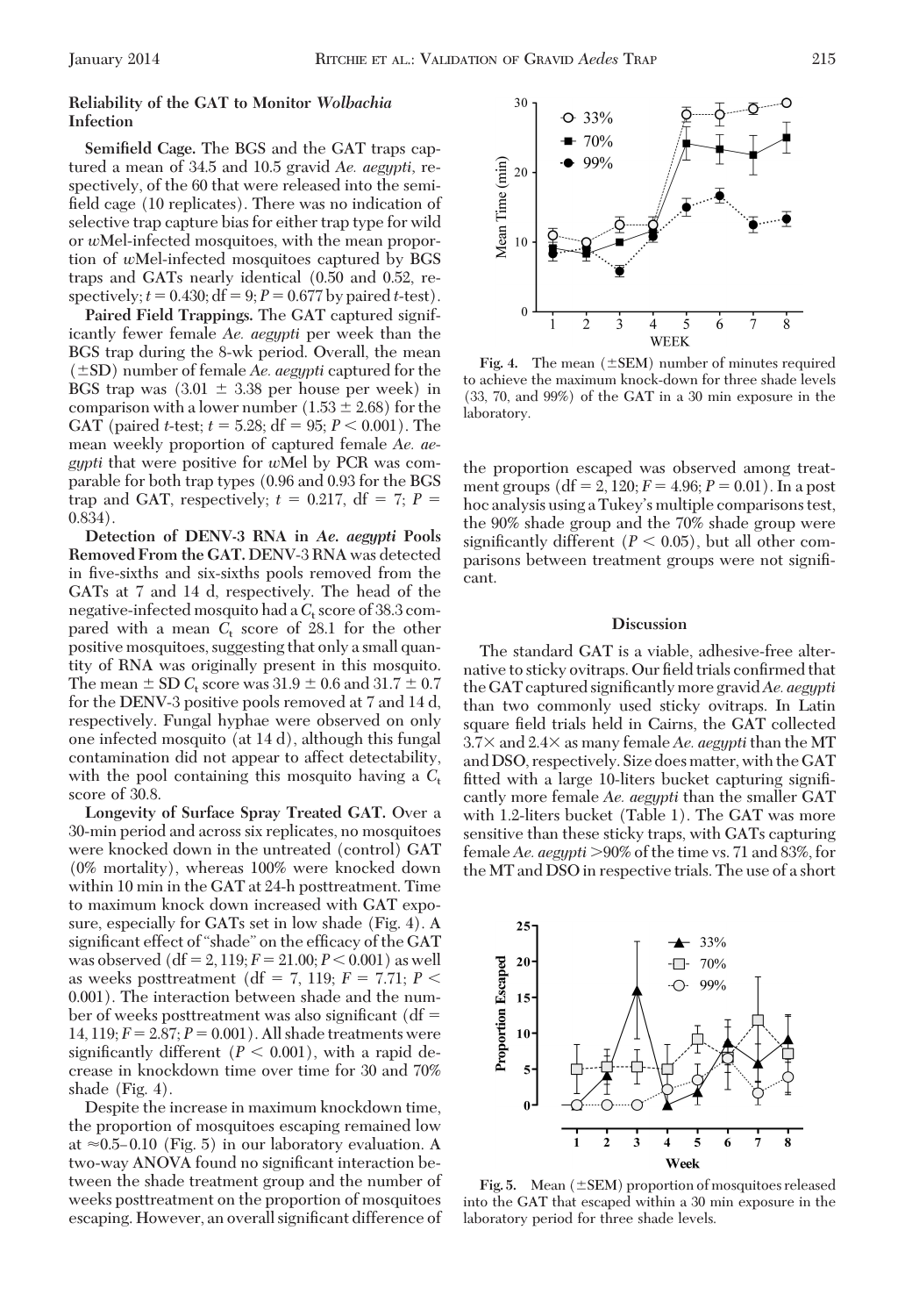entrance funnel resulted in significantly lower captures of female *Ae. aegypti* in the standard GAT.

The majority (87%) of female *Ae. aegypti* captured by the GAT were gravid, with large numbers  $(>20$  per trap per week) collected occasionally. We suspect that many of the nongravid females were gravid when entering the trap because eggs were oviposited on the screen, and oviposition has been observed by females captured in sticky traps (Chadee and Ritchie 2010b). Observations indicate that the translucent chamber of the GAT must be treated with insecticide. Untreated GATs  $(n = 10)$  that were set in the field to collect live gravid *Ae. aegypti* over a 2-wk period collected a mean of 0.5 per fem per trap week (corresponding BGS traps in the area collected a mean of 4.8 female per week (A.C., unpublished data), suggesting that mosquitoes eventually escaped from the pesticide-free GAT. Semifield cage trials indicated that after 8 wk of field exposure, mean knock down time of mosquitoes within the surface spray treated GAT increased, especially for sun exposed traps (Fig. 4). However, the proportion escaping did not increase significantly with exposure time (Fig. 5). Nonetheless, we suggest that the GAT be set in shady areas and be re-treated monthly. As the GAT uses insecticides to kill mosquitoes entering the trap, insecticide resistant mosquitoes could be under sampled. However, different classes of pesticides and even adhesives could be potentially used in the GAT (A.E., unpublished data).

The relatively large proportion of recaptures confirm the success of the fly to the light concept of insect trap design. This design exploits the tendency for confined insects to fly toward the light in an attempt to escape a dark, confined space. The fly to the light concept has been exploited in glass and plastic ßy traps (Thomas et al. 2001, Díaz-Fleischer et al. 2009) and the recently developed passive box trap for the collection of mosquitoes (Ritchie et al. 2013a). It has also been used for exit traps situated over windows (Silver 2007), sump pits (Montgomery et al. 2004), telecommunication pits (Kay et al. 2000), rainwater tanks (Ritchie 2002), and septic tanks (Barrera et al. 2008). However, this is the first time that the method has been modified for the collection of *Ae. aegypti* within a stand-alone trap.

The GAT has several advantages over existing ovitraps. Both sticky ovitraps and the GAT capture adult females that can be readily identified and processed for arboviruses (Ritchie et al. 2004, Honório et al. 2009, Vilela et al. 2010). This is a great advantage over ovitraps that collect eggs that must be hatched, reared, and identified (Ritchie et al. 2003, Eiras and Resende 2009). In addition to the significantly greater capture rate, the GAT does not use glue to capture mosquitoes. This reduces the logistics of handling glue panels and the costs of the adhesive panels. Furthermore, mosquitoes collected on glue panels are difficult to remove without damaging them, and the adhesive could potentially interfere with laboratory analysis of specimens.

Commercialization of the trap is currently underway and could reduce costs and increase availability. Maintenance costs for a GAT-based surveillance system should be low. Traps set in shady areas probably need pesticide re-treating once every 2 mo, and infusions could simply be "respiked" with lucerne or hay or replaced fortnightly or monthly. The GAT also compares favorably with BGS traps, but it is considerably cheaper, does not require batteries or electrical power, and collections are not interfered with by ants and spiders unlike the BGS. However, the GAT does capture a different physiological component of population (gravid females) than the BGS, and thus results cannot be directly compared. Further studies on the relationship of *Aedes* captures with the GAT and the BGS should be conducted.

The Eliminate Dengue program in Cairns has conducted an operational trial of the GAT for 14 wk from June–August 2013 and have identified and resolved several operational issues. The GAT often attracts ants, especially in dry weather. Setting the GAT in a shallow plate (pot plant base) of talcum powder prevents ant invasion. Occasionally, spiders may build a web across the opening of the GAT. Finally, dying gravid mosquitoes are able to eject eggs (Chadee and Ritchie 2010b) through the screen resulting in mosquito production within the infusion, although adults are generally killed by the treated screen. Addition of a larvicide (*Bacillus thurengiensis* variety *israelensis;* Ritchie et al. 2010) or insect growth regulator (IGR; Ritchie et al. 2013c) should prevent *Aedes* production in the buckets for several weeks. Over the trapping period in this recent trial (30 paired trappings per week), the GAT captured  $\approx 50\%$  females as the BGS traps.

The GAT may have several applications in dengue and *Aedes* surveillance and control programs. Both standard ovitraps and sticky ovitraps enjoy widespread application as surveillance programs for container-inhabiting *Aedes.* Routine trap networks have been used by many dengue control programs to monitor populations of *Ae. aegypti* (Eiras and Resende 2009, Azil et al. 2010). Recently, Pepin et al. (2013) demonstrated that a surveillance and control program based on vector control in response to high populations of gravid *Ae. aegypti* detected by sticky traps significantly reduced dengue transmission and the cost of outbreaks. BGS traps are deployed to monitor *Ae. aegypti* in Cairns (Azil et al. 2010) and parts of Brazil (Vilela et al. 2010). The mosquitoes collected by the adult monitoring traps can also be processed for arboviruses, such as DENV, and potentially used to estimate population size (Ritchie et al. 2013b). Ovitraps and BGS captured *Ae. aegypti* were used in 2011 (Hoffmann et al. 2011) and 2012 to monitor for the introgression and spread of *Wolbachia* during releases of *Wolbachia*-infected *Ae. aegypti.* Eggs from standard ovitraps are also used to monitor for pesticide resistance and genes associated with genetically modified (GM) mosquitoes (Harris et al. 2011). Adult females collected by GATs could be analyzed using molecular techniques to identify potential arboviruses, *Wolbachia* infection, and selected target genes (e.g., for pesticide resistance and GM).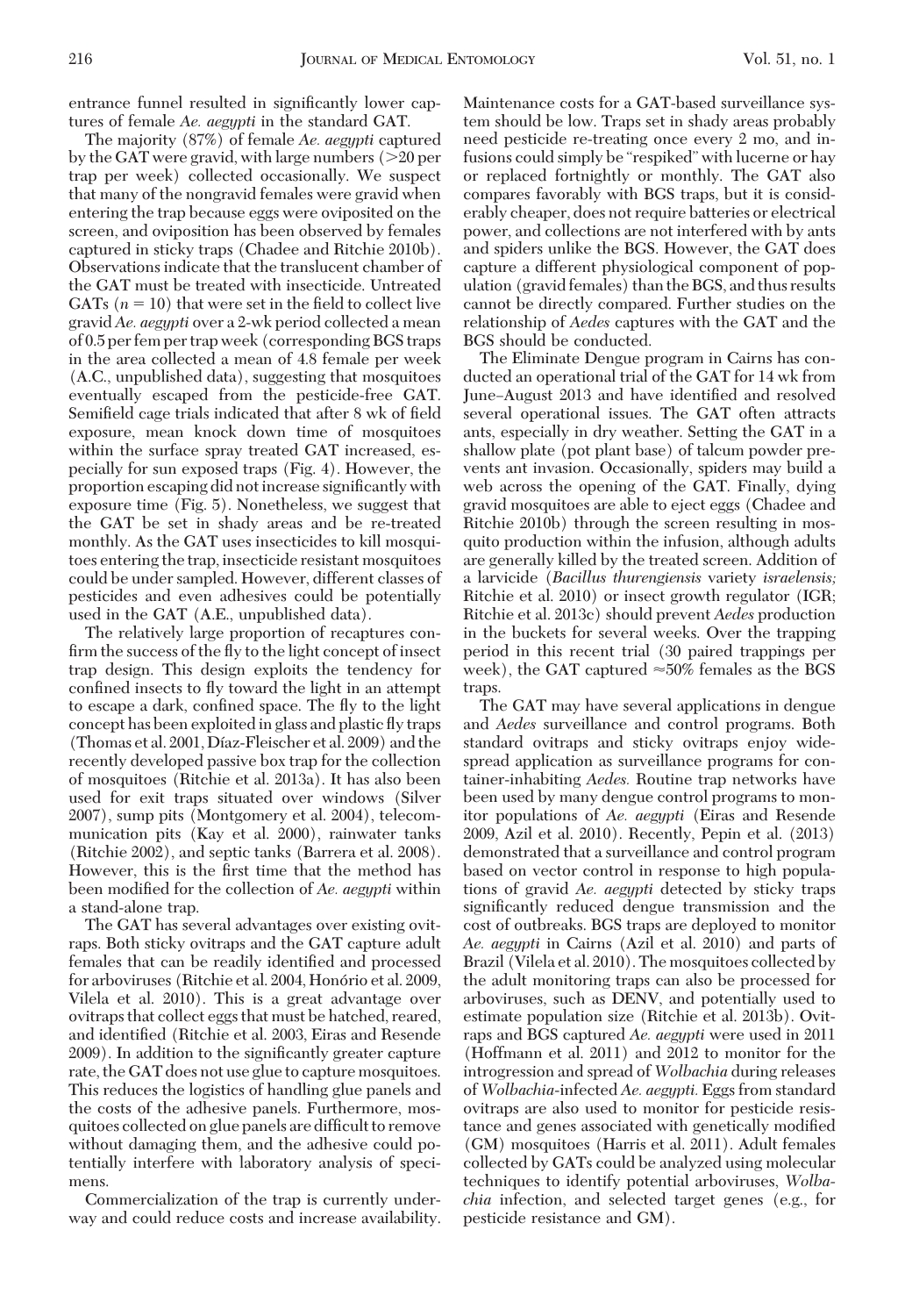The GAT kills gravid female *Ae. aegypti.* Therefore, the GAT is a lethal ovitrap and in many ways a significant improvement on existing lethal ovitraps. Most lethal ovitraps (Williams et al. 2007b, Ritchie et al. 2008, Zeichner and Perich 1999, Perich et al. 2003) kill adult females using a pesticide-treated cloth ovistrip. Adult females are generally not found in the traps, with only eggs on the ovistrip an indication that mosquitoes have been killed by the trap. However, the dead gravid females retained by the GAT will allow us to rapidly determine how many mosquitoes have been killed by the traps and if they are infected with DENV. Finally, the improved capture ability of the GAT over the DSO used by QH suggests that the GAT would kill more gravid female *Ae. aegypti* than the standard LO (Williams et al. 2007b). Area-wide deployment of LOs can significantly impact populations of gravid *Ae. aegypti* and potentially reduce dengue transmission (Perich et al. 2003, Rapley et al. 2009), although this needs to be demonstrated. Laboratory studies indicate that different pesticide classes (e.g., pyrethroids vs. carbamates) and mode of actions (contact vs. vapor or treated nets) could be used in the GAT, allowing for users to modify the GAT to avoid resistance.

The GAT could be modified for a variety of purposes was well as produce killing stations for container-inhabiting *Aedes.* The base and translucent or clear capture top of the trap can be enlarged and modified to capture live mosquitoes, to expose captured mosquitoes to pyriproxyfen dust for auto-dissemination, and to collect saliva on honey-treated nucleic acid preservative cards that can be processed for arboviruses (Hall-Mendelin et al. 2010). This would be especially useful for GATs that are not serviced frequently where captured mosquitoes and viral RNA can degrade. The GAT can also be used for the collection of other important mosquito vectors. *Aedes albopictus* (Skuse) (Lacroix et al. 2009,Marini et al. 2010, Farajollahi et al. 2009), *Aedes polynesiensis* Marks (Mercer et al. 2012, Russell and Ritchie 2004), and *Aedes japonicus* (Theobald) (Werner et al. 2012) are important container-exploiting mosquitoes that occur in peri-domestic habitats and are collected in ovitraps and BGS traps. Modifications of the GAT to prevent rain from entering the trap and damaging the mosquitoes could make the GAT a useful tool to monitor for these mosquitoes in exposed wooded habitat. Furthermore, *Culex* vectors of the West Nile virus, particularly members of the *Culex pipiens* complex such as *Culex quinquefasciatus* Say (Kwan et al. 2012) and *Culex pipiens pipiens* (Allan et al. 2009), are collected using gravid traps baited with strong plant infusions that capture attracted mosquitoes using battery-powered fans. It is possible that the ßy to the light concept could also be exploited to collect gravid*Culex.*Indeed, the simple addition of strong infusion into the GAT may significantly increase collections of these vectors.

### **Acknowledgments**

We acknowledge Chris Paton and Jessica Dick of James Cook University for helping to rear mosquitoes used in assays as well as members of the public who allowed us to set traps in their yards. We also thank University of Melbourne's Ashley Callahan for access to data from untreated GATs and Nancy Endersby for *Wolbachia* typing, and acknowledge Iñaki Iturbe-Ormaetxe and Katrina Billington of Monash University for PCR analysis; we thank Doris Genge, Glenn Hewitson, and Sonja Hall-Mendelin for assistance with the DENV-3 experiments. We are grateful to Andrew Turley, Angela Caird, Darren Stanford, Frederico Muzzi, and Rodney Bagita and Laurel Converse of Eliminate Dengue for organizing and conducting GAT trappings in Gordonvale and Machans Beach. SAR acknowledges the Commonwealth Scientific and Industrial Research Organization Urbanism, Climate Adaptation and Health Research Cluster, the Foundation for the National Institutes of Health through the Grand Challenges in Global Health Initiative of the Bill and Melinda Gates Foundation, The National Health and Medical Research Council, Australia, and the National and International Research Alliances Program of the Queensland Government for funding. AEE thanks National Council for Scientific and Technological Development (CNPq; Pronex-Dengue-550131/2010-8 and the scholarship PDE-200911/2011-2) for funding to travel to Australia. AAH and SAR thanks the National Health and Medical Research Council (Australia) for financial support. We also thank Scott O'Neill of Monash University for support, and acknowledge the residents of Cairns who let us set traps at their premise.

#### **References Cited**

- **Allan, B. F., R. B. Langerhans, W. A. Ryberg, W. J. Landesman, N. W. Griffin, R. S. Katz, B. J. Oberle, M. R. Schutzenhofer, K. N. Smyth, A. de St Maurice, et al. 2009.** Ecological correlates of risk and incidence of West Nile virus in the United States. Oecologia 158: 699-708.
- **Azil, A. H., S. A. Long, S. A. Ritchie, and C. R.Williams. 2010.** The development of predictive tools for pre-emptive dengue vector control: a study of *Aedes aegypti* abundance and meteorological variables in North Queensland, Australia. Trop. Med. Int. Health 15: 1190-1197.
- **Azil, A. H., M. Li, and C. R. Williams. 2011.** Dengue vector surveillance programs: a review of methodological diversity in some endemic and epidemic countries. Asian Pac. J. Public Health 23: 827-842.
- **Barrera, R., M. Amador, A. Diaz, J. Smith, J. L. Munoz-Jordan, and Y. Rosario. 2008.** Unusual productivity of *Aedes aegypti* in septic tanks and its implications for dengue control. Med. Vet. Entomol. 22: 62-69.
- **Chadee, D. D., and S. A. Ritchie. 2010a.** Efficacy of sticky and standard ovitraps for *Aedes aegypti* in Trinidad, West Indies. J. Vector Ecol. 35: 395-400.
- **Chadee, D. D., and S. A. Ritchie. 2010b.** Oviposition behaviour and parity rates of *Aedes aegypti* collected in sticky traps in Trinidad, West Indies. Acta Trop. 116: 212–216.
- **Christophers, R. 1960.** *Aedes aegypti* (L.) the yellow fever mosquito. Cambridge University Press, London, United Kingdom.
- **Clark, G. G., H. Seda, and D. J. Gubler. 1994.** Use of the "CDC backpack aspirator" for surveillance of *Aedes aegypti* in San Juan, Puerto Rico. J. Am. Mosq. Control Assoc. 10: 119-124.
- **Dı´az-Fleischer, F., J. Arredondo, S. Flores, P. Montoya, and M. Aluja. 2009.** There is no magic fruit ßy trap: multiple biological factors inßuence the response of adult *Anastrepha ludens* and *Anastrepha obliqua* (Diptera: Tephritidae) individuals to MultiLure traps baited with BioLure or NuLure. J. Econ. Entomol. 102: 86-94.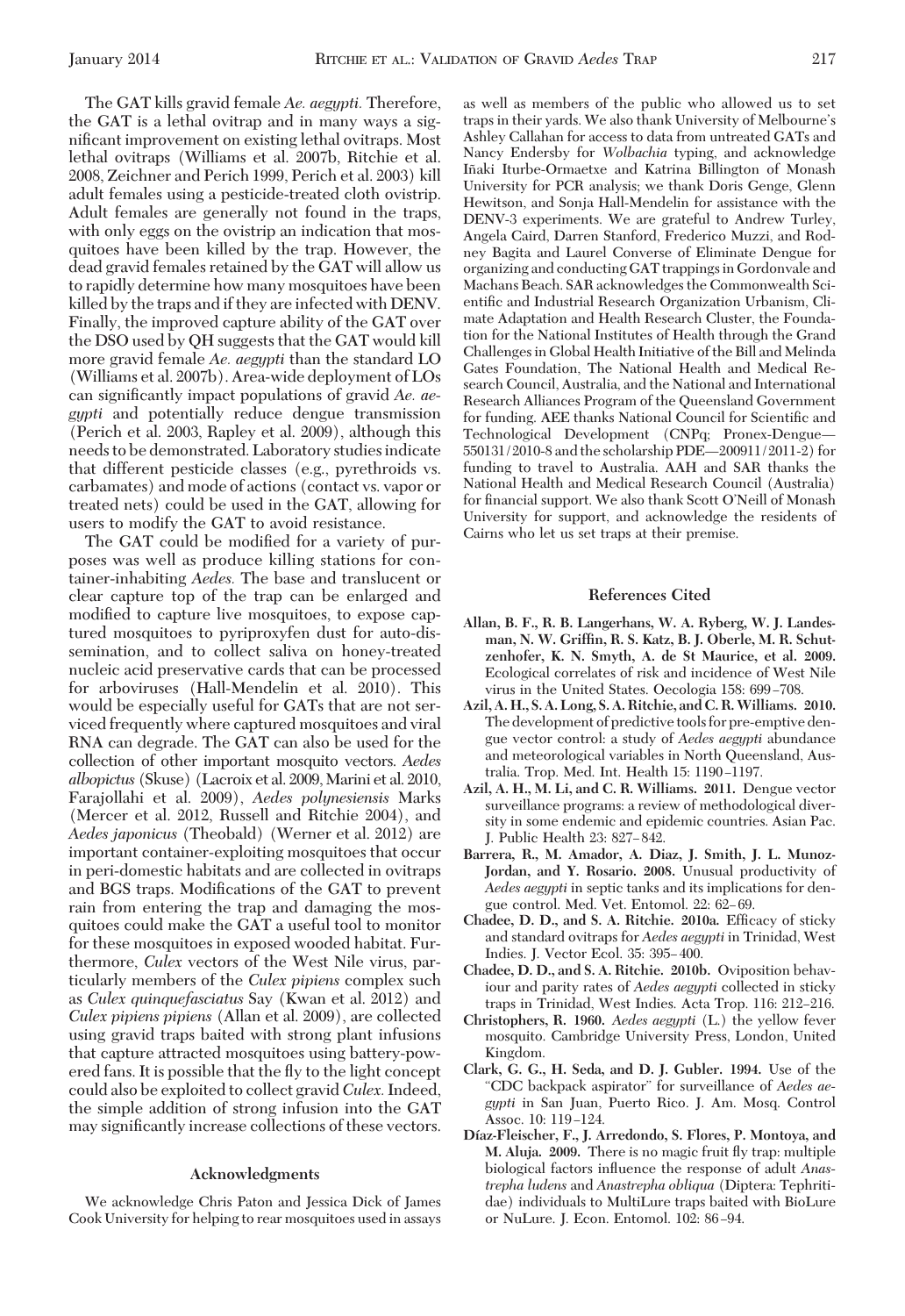- **Eiras, A. E., and M. C. Resende. 2009.** Preliminary evaluation of the 'Dengue-MI' technology for *Aedes aegypti* monitoring and control. Cad. Saude. Publica. 25 Suppl. 1: S<sub>45</sub>-S<sub>58</sub>
- **Eiras, A. E., T. S. Buhagiar, and S. A. Ritchie. 2014.** Development of the Gravid *Aedes* Trap for the capture of adult female container-exploiting mosquitoes (Diptera: Culicidae). J. Med. Entomol. 51: 200-209.
- **Farajollahi, A., B. Kesavaraju, D. C. Price, G. M. Williams, S. P. Healy, R. Gaugler, and M. P. Nelder. 2009.** Field efficacy of BG-Sentinel and industry-standard traps for *Aedes albopictus* (Diptera: Culicidae) andWest Nile virus surveillance. J. Med. Entomol. 46: 919-925.
- **Fa´varo, E. A., M. R. Dibo, A. Mondini, A. C. Ferreira, A. A. Barbosa, A. E. Eiras, E. A. Barata, and F. Chiaravalloti-Neto. 2006.** Physiological state of *Aedes (Stegomyia) aegypti* mosquitoes captured with MosquiTRAPs in Mirassol, São Paulo, Brazil, J. Vector Ecol. 31: 285-291.
- **Fay, R. W., and D. A. Eliason. 1966.** A preferred oviposition site as a surveillance method for *Aedes aegypti.* Mosq. News 26: 531-535.
- **Hall-Mendelin S, S. A. Ritchie, C. A Johansen, P. Zborowski, G. Cortis, S. Dandridge, R. A. Hall, and A. F. van den Hurk. 2010.** Exploiting mosquito sugar feeding to detect mosquito-borne pathogens. Proc. Natl. Acad. Sci. U.S.A. 107: 11255-11259. (doi:10.1073/pnas. 1002040107).
- **Hanna, J. N., S. A. Ritchie, A. D. Merritt, A. F. van den Hurk, D. A. Phillips, I. L. Serafin, R. E. Norton, W. J. McBride, F. V. Gleeson, and M. Poidinger. 1998.** Two contiguous outbreaks of dengue type 2 in north Queensland. Med. J. Aust. 168: 221-225.
- **Harris, A. F., D. Nimmo, A. R. McKemey, N. Kelly, S. Scaife, C. A. Donnelly, C. Beech, W. D. Petrie, and L. Alphey. 2011.** Field performance of engineered male mosquitoes. Nat. Biotechnol. 29: 1034-1037.
- **Hoffmann, A. A., B. L. Montgomery, J. Popovici, I. Iturbe-Ormaetxe, P. H. Johnson, F. Muzzi, M. Greenfield, M. Durkan, Y. S. Leong, Y. Dong, et al. 2011.** Successful establishment of *Wolbachia* in *Aedes* populations to suppress dengue transmission. Nature 476: 454-457.
- **Hono´rio, N. A., C. T. Codec¸o, F. C. Alves, M. A. Magalha˜es, and R. Lourenc¸o-De-Oliveira. 2009.** Temporal distribution of *Aedes aegypti* in different districts of Rio de Janeiro, Brazil, measured by two types of traps. J. Med. Entomol. 46: 1001-1014.
- **Kay, B. H., K. A. Sutton, and B. M. Russell. 2000.** A sticky entry-exit trap for sampling mosquitoes in subterranean habitats. J. Am. Mosq. Control Assoc. 16: 262–265.
- **Krockel, U., A. Rose, A. E. Eiras, and M. Geier. 2006.** New tools for surveillance of adult yellow fever mosquitoes: comparison of trap catches with human landing rates in an urban environment. J. Am. Mosq. Control Assoc. 22: 229-238.
- **Kwan, J. L., B. K. Park, T. E. Carpenter, V. Ngo, R. Civen, and W. K. Reisen. 2012.** Comparison of enzootic risk measures for predicting West Nile disease, Los Angeles, California, USA, 2004-2010. Emerg. Infect. Dis. 18: 1298-1306.
- **Lacroix, R., H. Delatte, T. Hue, J. S. Dehecq, and P. Reiter. 2009.** Adaptation of the BG-Sentinel trap to capture male and female *Aedes albopictus* mosquitoes. Med. Vet. Entomol. 23: 160-162.
- **Lee, S. F., V. L. White, A. R. Weeks, A. A. Hoffmann, and N. M. Endersby. 2012.** High-throughput PCR assays to monitor *Wolbachia* infection in the dengue mosquito (*Aedes aegypti*) and *Drosophila simulans.* Appl. Environ. Microbiol. 78: 4740-4743.
- Maciel-de-Freitas, R., A. E. Eiras, and R. Lourenço-de-**Oliveira. 2006.** Field evaluation of effectiveness of the BG-Sentinel, a new trap for capturing adult *Aedes aegypti* (Diptera: Culicidae). Mem. Inst. Oswaldo Cruz 101: 321– 325.
- **Marini, F., B. Caputo, M. Pombi, G. Tarsitani, and A. della Torre. 2010.** Study of *Aedes albopictus* dispersal in Rome, Italy, using sticky traps in mark-release-recapture experiments. Med. Vet. Entomol. 24: 361-368.
- **de Melo, D.P.O., L. R. Scherrer, and E. Eiras. 2012.** Dengue fever occurrence and vector detection by larval survey, ovitrap and MosquiTRAP: a space-time clusters analysis, PLoS ONE 7: e42125.
- **Mercer, D. R., H. Bossin, M. C. Sang, L. O'Connor, and S. L. Dobson. 2012.** Monitoring temporal abundance and spatial distribution of *Aedes polynesiensis* using BG-Sentinel traps in neighboring habitats on Raiatea, Society Archipelago, French Polynesia. J. Med. Entomol. 49: 51-60.
- **Montgomery, B. L., and S. A. Ritchie. 2002.** Roof gutters: a key container for *Aedes aegypti* and *Ochlerotatus notoscriptus* (Diptera: Culicidae) in Australia. Am. J. Trop. Med. Hyg. 67: 244-246.
- **Montgomery, B. L., S. A. Ritchie, A. J. Hart, S. A. Long, and I. D. Walsh. 2004.** Subsoil drain sumps are a key container for *Aedes aegypti* in Cairns, Australia. J. Am. Mosq. Control Assoc. 20: 365-369.
- **Morrison, A. C., E. Zielinski-Gutierrez, T. W. Scott, and R.** Rosenberg. 2008. Defining challenges and proposing solutions for control of the virus vector *Aedes aegypti.* PLoS Med. 5: e68.
- **Pepin, K. M., C. Marques-Toledo, L. Scherer, M. M. Morais, B. Ellis, and A. E. Eiras. 2013.** Cost-effectiveness of novel system of mosquito surveillance and control, Brazil. Emerg. Infect. Dis. 19:  $542-550$ . (http://dx.doi.org/ 10.3201/eid1904.120117).
- **Perich,M. J.,A. Kardec, I.A. Braga, I. F. Portal, R. Burge, B. C. Zeichner, W. A. Brogdon, and R. A. Wirtz. 2003.** Field evaluation of a lethal ovitrap against dengue vectors in Brazil. Med. Vet. Entomol. 17: 205-210.
- **Rapley, L. P., P. H. Johnson, C. W. Williams, R. M. Silcock, M. Larkman, S. A. Long, R. C. Russell and S. A. Ritchie. 2009.** A lethal ovitrap-based mass trapping scheme for dengue control in Australia: II: impact on populations of the mosquito *Aedes aegypti*. Med. Vet. Entomol. 23: 303-316.
- **Reiter, P. 2007.** Oviposition, dispersal, and survival in *Aedes aegypti:* implications for the efficacy of control strategies. Vector Borne Zoonotic Dis. 7: 261–273.
- **Reiter, P., M. A. Amador, and N. Colon. 1991.** Enhancement of the CDC ovitrap with hay infusions for daily monitoring of *Aedes aegypti* populations. J. Am. Mosq. Control Assoc. 7: 52-55.
- **Ritchie, S. A. 2001.** Effect of some animal feeds and oviposition substrates on *Aedes* oviposition in ovitraps in Cairns, Australia. J. Am. Mosq. Control Assoc. 17: 206-208.
- **Ritchie, S. 2002.** Production of mosquitoes in rain water tanks and wells on Yorke Island, Torres Strait: preliminary study. Environ. Health 2: 13-19.
- Ritchie, S. A. 2009. Dengue: Australia's other pandemic. Microbiol. Aust. 30: 114-117.
- **Ritchie, S. A., S. Long, A. Hart, C. E. Webb, and R. C. Russell. 2003.** An adulticidal sticky ovitrap for sampling container-breeding mosquitoes. J. Am. Mosq. Control Assoc. 19: 235-242.
- **Ritchie, S. A., S. Long, G. Smith, A. Pyke, and T. B. Knox. 2004.** Entomological investigations in a focus of dengue